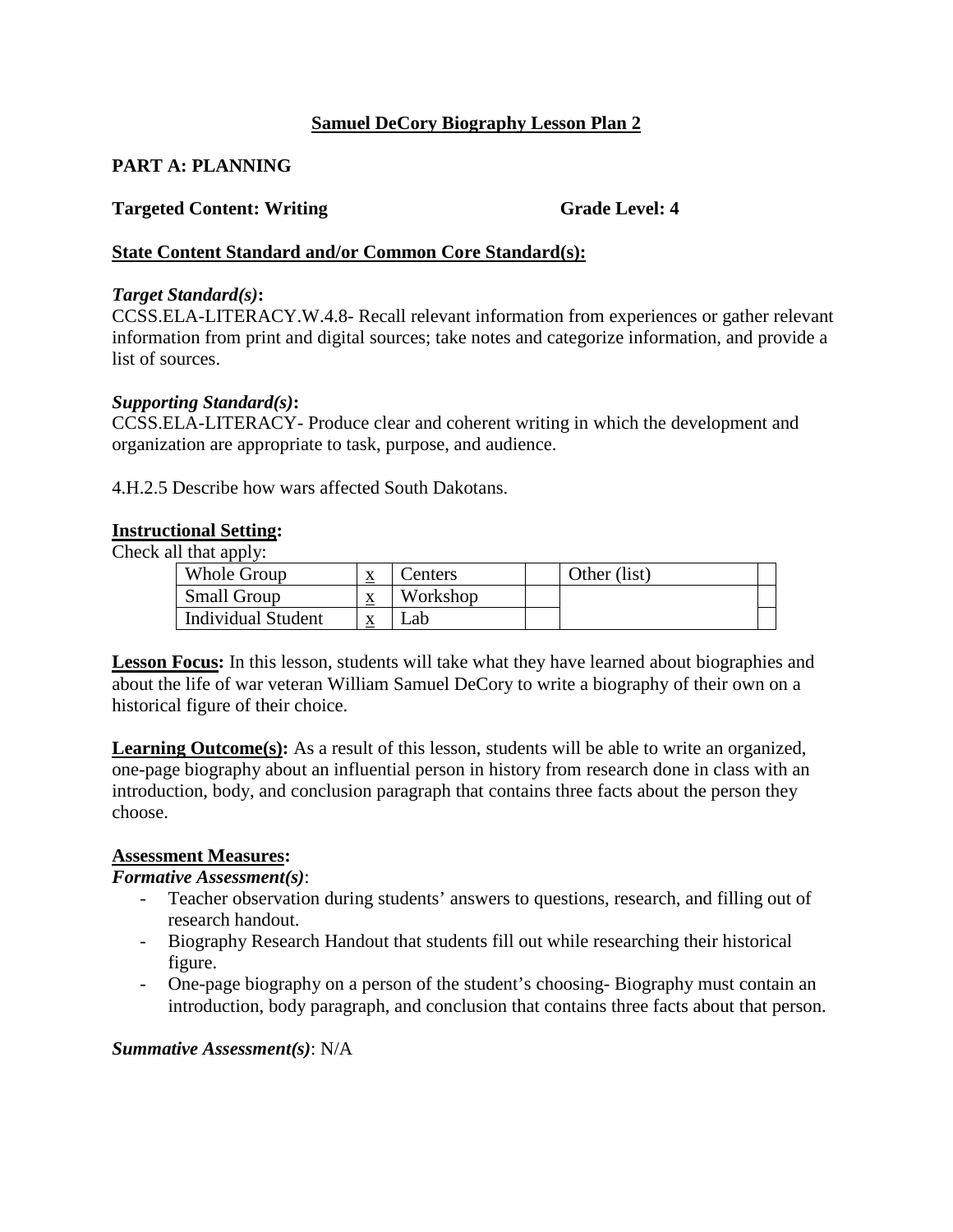## **Differentiation:**

- - For IEP, slow working, or other struggling students, the teacher can give the students a halfway filled out research handout for their historical figure.
- halfway filled out research handout for their historical figure.<br>- For advanced students who finish early, they can read biographies on other historical figures at http://www.biographyonline.net
- Students may choose to write or type their biography.

## **Materials:**

 Biography Research Handout (day two/three) Biography Checklist/Rubric (day three) Laptops (day two/three) SmartBoard (all three days)

## **PART B: DELIVERY OF INSTRUCTION Introduction (Day Two):**

 community and family. Today, each one of you is going to look up an influential person from Yesterday, we listened to a biography about Sam DeCory. What do we remember about Sam from his biography? (wait for students' answers). We learned a little bit about his life before being deployed to go to war and we learned about what he did after that positively influenced his history. It could be a veteran like Sam, or a president, actor, athlete, or someone else who has changed the world in some way like Harriett Tubman, Martin Luther King, or Mother Teresa.

#### **Purpose of the Lesson (Day Two):**

 the person that you chose you write about. The information that you want to find is information how they were influential, or their family. The information that we gather today will be used The purpose of this lesson today is to find information to write mini biographies about you think other people need to know about this person from history. For example, it might be important for people to know when they were born/died (if they have), what they did for work, tomorrow when we begin to write our biographies.

#### **Procedures for Teaching and Learning (Day Two):**

- 1. The students will need access to individual laptops, computers, or iPads to gather research about a person they would like to write about.
- Research Handout" for the students to follow fill out once they choose a person. 2. Once each child has access to a computer, the teacher needs to hand out the "Biography
- 3. The teacher needs to be roaming the room and asking the students questions about their research. If multiple questions arise that are similar, those should be addressed in the whole group setting.
- 4. Once every student has all the sections completed on the handout, they can find more information that they can write down and use to enrich their biography.

#### **Conclusion (Day Two):**

Today, you all found information on a person that you would like the rest of the class to learn more about. We will use all of these facts tomorrow when we begin to write our own mini biographies. We are learning how to use a computer for research and we are practicing writing mini biographies, which will both be helpful during your school career.